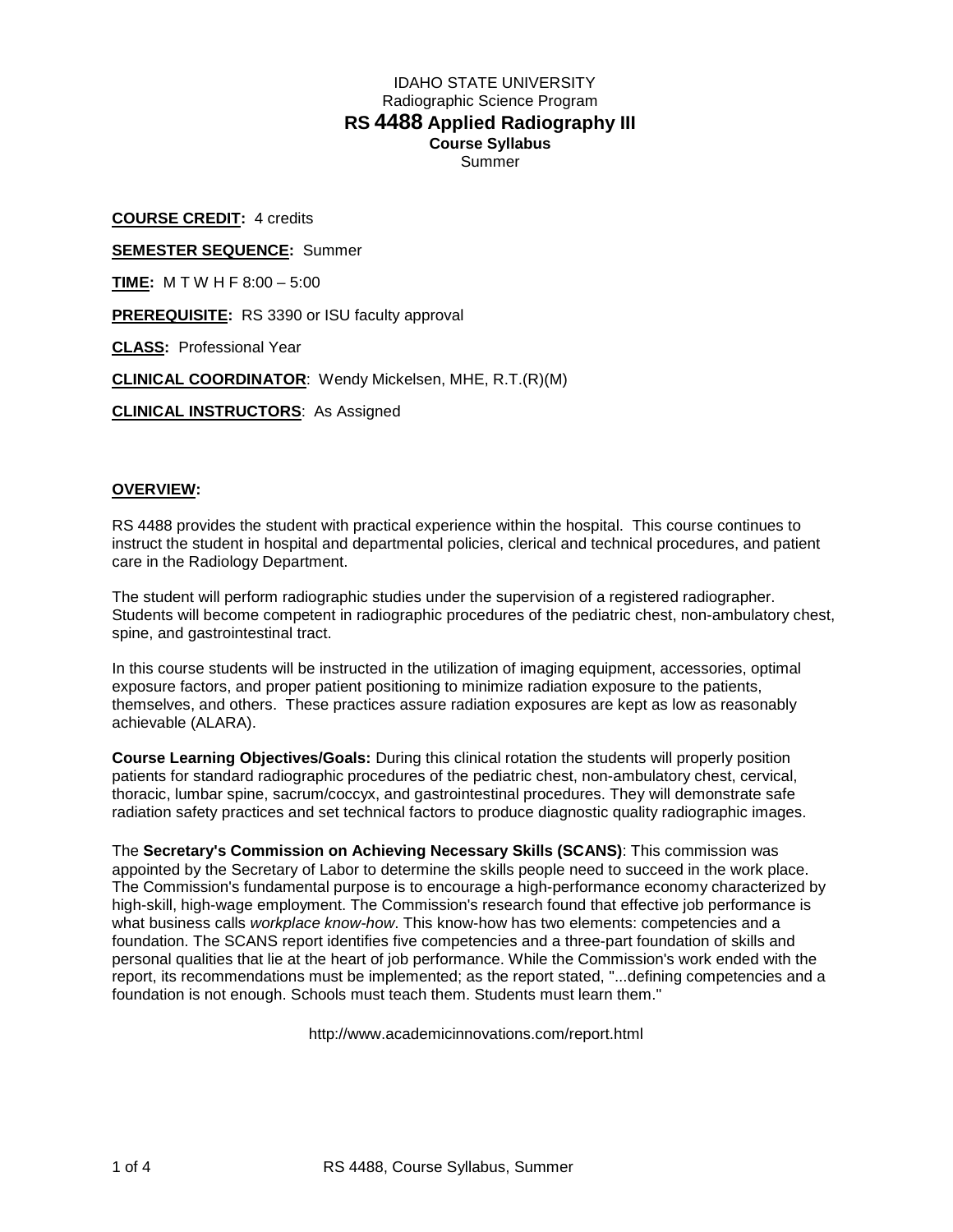## IDAHO STATE UNIVERSITY Radiographic Science Program

# **RS 4488 Applied Radiography III**

# **Course Syllabus**

#### Summer

#### **Description of SCANS competencies are as follows:**

| <b>A Three Part Foundation</b> |                                                                                   |  |  |
|--------------------------------|-----------------------------------------------------------------------------------|--|--|
| 1. Basic Skills                | reads, writes, performs arithmetic and mathematical operations, listens and       |  |  |
|                                | speaks                                                                            |  |  |
| 2. Thinking Skills             | thinks creatively, makes decisions, solves problems, visualizes, knows how to     |  |  |
|                                | learn, and reasons                                                                |  |  |
| 3. Personal Qualities          | displays responsibility, self-esteem, sociability, self-management, and integrity |  |  |
|                                | and honesty                                                                       |  |  |
| <b>The Five Competencies</b>   |                                                                                   |  |  |
| 4. Resources                   | identifies, organizes, plans and allocates resources                              |  |  |
| 5. Interpersonal               | works with others                                                                 |  |  |
| 6. Information                 | acquires and uses information                                                     |  |  |
| 7. Systems                     | understands complex interrelationships                                            |  |  |
| 8. Technology                  | works with a variety of technologies                                              |  |  |

Each of these foundations and competencies are listed after the objective that meet the competency or skill set described above.

# **Learning Outcomes:**

| This clinical experience will enable the student to:                                 | <b>SCANS</b>    |
|--------------------------------------------------------------------------------------|-----------------|
| Demonstrate in a clinical setting what has been taught in a laboratory experience at | 1,2,3,4,5,6,7,8 |
| the college.                                                                         |                 |
| Evaluate a radiographic requisition.                                                 | 1,2,3,4,5,6,7,8 |
| Prepare the exam room and assess the patient by using patient management skills      | 1,2,3,4,5,6,7,8 |
| which have been taught didactically.                                                 |                 |
| Use radiographic markers to appropriately mark the side of anatomy.                  | 1,2,3,4,5,6,7,8 |
| Demonstrate safe radiation safety practices.                                         | 1,2,3,4,5,6,7,8 |
| Adapt standard radiographic practices to varying clinical situations.                | 1,2,3,4,5,6,7,8 |
| Demonstrate professional behavior.                                                   | 1,2,3,4,5,6,7,8 |
| Set technical factors to produce diagnostic images.                                  | 1,2,3,4,5,6,7,8 |
| Critique radiographic images performed in a clinical setting.                        | 1,2,3,4,5,6,7,8 |

## **SUPERVISION:**

Direct Supervision –

- 1. A registered radiographer reviews the request for the examination, and evaluates the condition of the patient in relation to the student's level of achievement.
- 2. A registered radiographer reviews and approves the radiographs.
- 3. A registered radiographer will be present during the conduct of the procedure.
- 4. A registered radiographer will not allow the student to make an obvious mistake, e.g. incorrect positioning, improper radiation practice, inappropriate technique selection or other such errors that put the patient at risk.

Repeat Policy: Unsatisfactory radiographs shall be repeated in the presence of a qualified radiographer.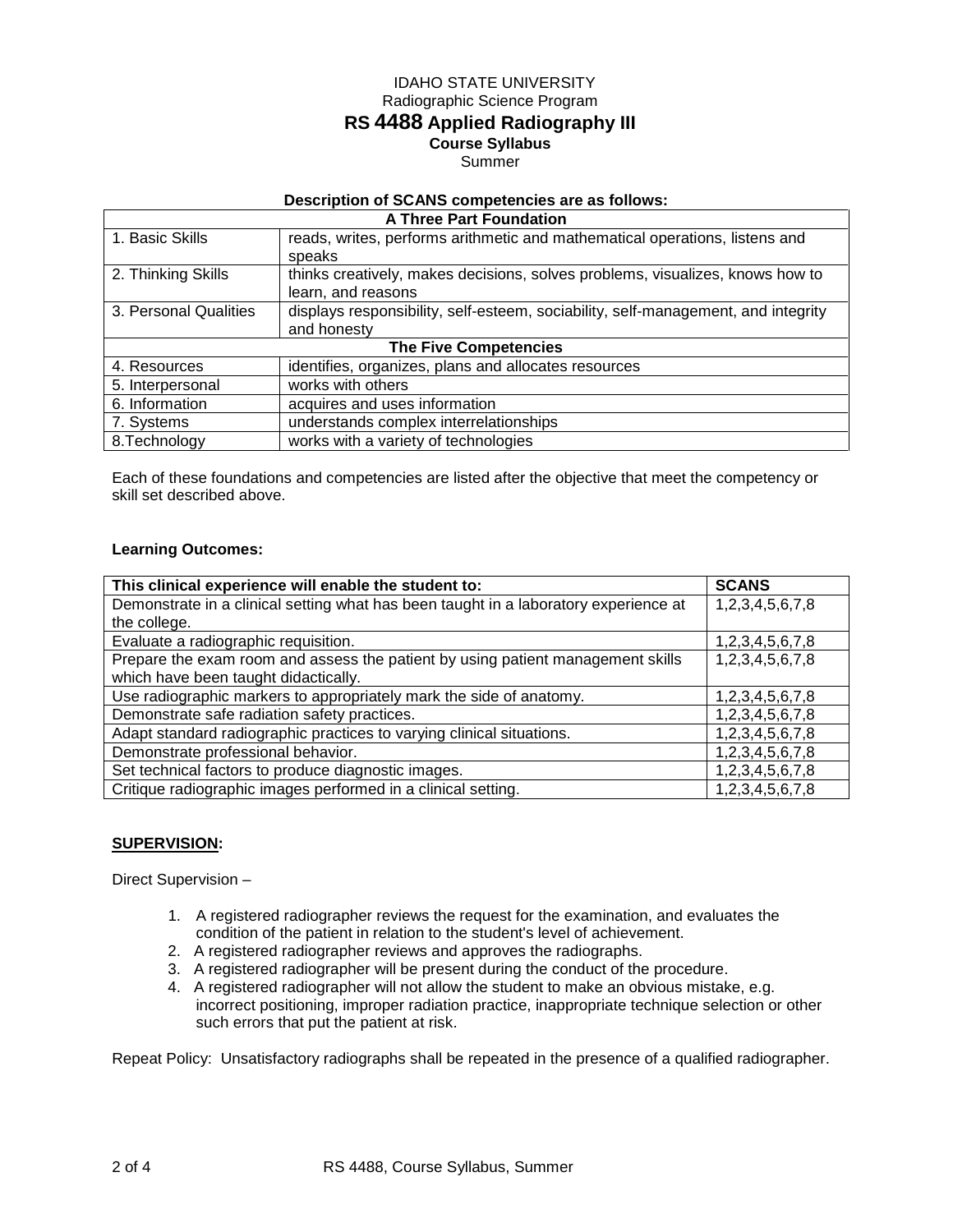# IDAHO STATE UNIVERSITY Radiographic Science Program **RS 4488 Applied Radiography III Course Syllabus** Summer

Indirect Supervision –

Supervision that is provided by a registered radiographer immediately available to assist the student regardless of the level of student achievement.

"Immediately available" refers to the presence of a registered radiographer adjacent to the room or location where the procedure is being performed.

Students may be permitted to perform a procedure with indirect supervision only after demonstrating competency in that procedure.

#### **MANDATORY COMPETENCIES:**

Students must demonstrate competency in twenty (20) required exams (6 competencies, 4 electives, 10 continued competencies). Exam competency grades will be averaged to determine 50% of semester grade.

Clinical instructors must record points earned for each competency. Competency can not be achieved in an exam that requires a repeat of any view.

Students may not perform a competency on an exam on which they haven't covered in lab.

Clinical competency sheets will be submitted to the program at mid-term and the end of the semester.

#### **COGNITIVE ASSESSMENT:**

Students will be evaluated on radiographic anatomy, positioning knowledge, and film critique on all required competencies by the affiliate clinical instructor

#### **ATTENDANCE:**

- 1. The students must complete all clinical hours that have been assigned.
- 2. Students must sign in and out of clinical using the designated computer and Web address. Cumulative attendance records will be maintained; students will submit monthly attendance records.
- 3. Absences: Students must call the clinical instructor when they cannot attend. No final grade will be reported until clinical time is completed. The student will make his/her arrangements for make-up time with the clinical instructor. Extended absences will be handled on an individual basis with the clinical coordinator and clinical instructor. Students may not accumulate compensation time. Make-up time in the clinical area can be made up in **2-hour increments** (2 hours or greater) only.
- 4. Clinical instructors must document that the student has attended clinical for the required number of hours per semester.
- 5. A student without a current radiation monitoring device **will not be allowed** to attend clinical.